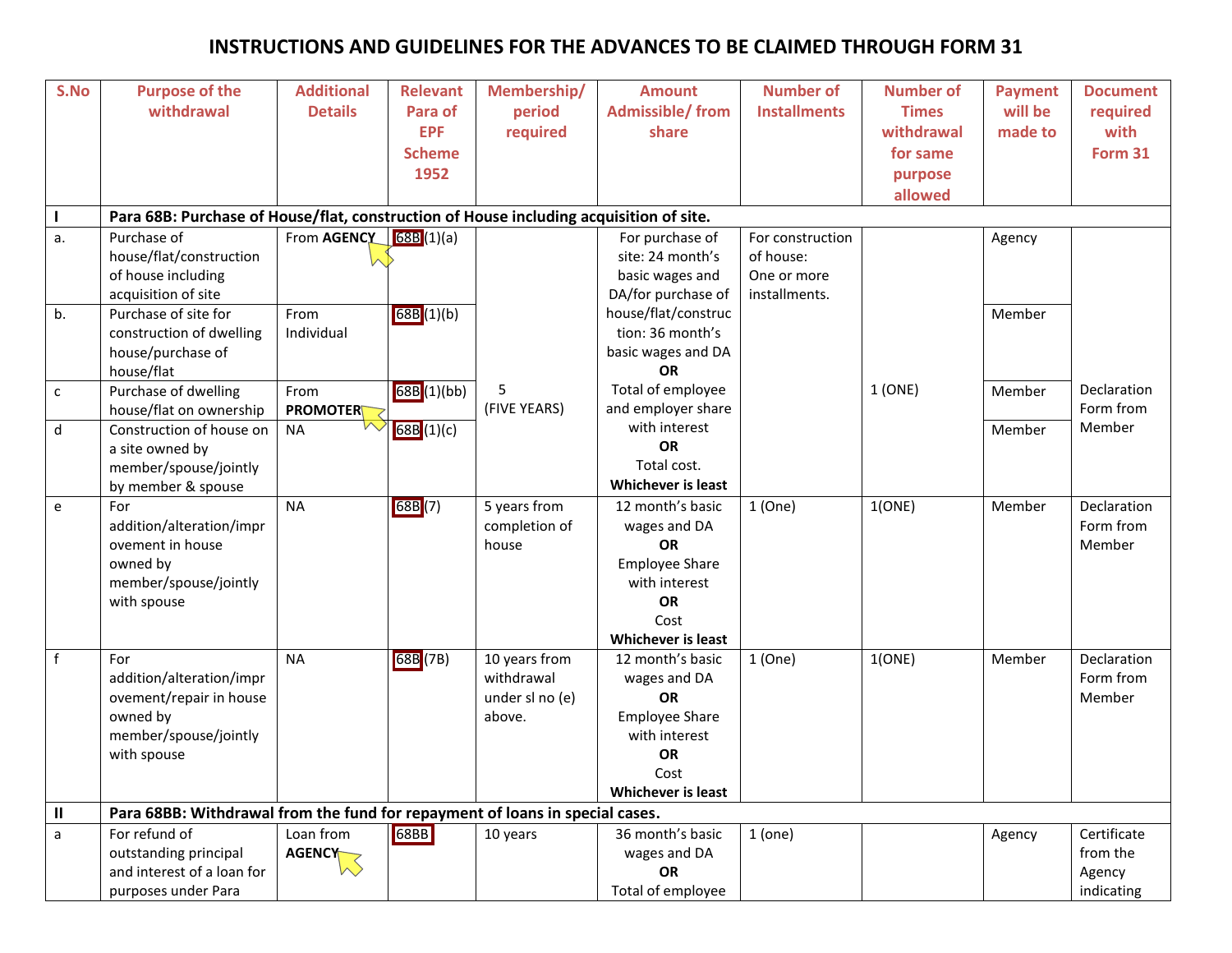|                | 68B.                                                                                                                                                                                                                                                                               |           |           |           | and employer share<br>with interest<br>OR<br><b>Total outstanding</b><br>principal and<br>interest.<br>Whichever is least |                                                                                                                                                                                |           |        | outstanding<br>principal and<br>interest                                                                         |
|----------------|------------------------------------------------------------------------------------------------------------------------------------------------------------------------------------------------------------------------------------------------------------------------------------|-----------|-----------|-----------|---------------------------------------------------------------------------------------------------------------------------|--------------------------------------------------------------------------------------------------------------------------------------------------------------------------------|-----------|--------|------------------------------------------------------------------------------------------------------------------|
| $\mathbf{III}$ | Para 68H: Grant of Advances in special cases.                                                                                                                                                                                                                                      |           |           |           |                                                                                                                           |                                                                                                                                                                                |           |        |                                                                                                                  |
| a              | In case of<br>lockout/closure of<br>establishment for more<br>than 15 days,<br>And<br>The employees are<br>rendered unemployed<br>without compensation<br>OR<br>Employee has not<br>received wages for more<br>than 2 months<br>continuously (for<br>reasons other than<br>strike) | <b>NA</b> | 68H (1)   | <b>NA</b> | Employee share<br>with interest                                                                                           | 1 or more                                                                                                                                                                      | <b>NA</b> | Member | Certificate<br>from the<br>Employer in<br>Certificate<br>Form A and<br>B, as<br>applicable.                      |
| b              | Discharge/dismissal/retr<br>enchment of member<br>challenged by him/her in<br>Court                                                                                                                                                                                                | <b>NA</b> | 68H (1-A) | <b>NA</b> | Maximum 50% of<br>Employee share<br>with interest                                                                         | 1 or more                                                                                                                                                                      | <b>NA</b> | Member | Copy of<br>petition filed<br>in the Court<br>and<br>certificate<br>from<br>member<br>that the case<br>is pending |
| $\mathsf{C}$   | In case of<br>establishment's closure<br>for more than 6 months<br>and employees continue<br>to be unemployed<br>without compensation                                                                                                                                              | <b>NA</b> | 68H(2)(a) | <b>NA</b> | Up to 100% of<br><b>Employer Share</b><br>with interest                                                                   | 1 or more<br>Recoverable<br>advance,<br>In case closure<br>is for above 5<br>years the<br>recoverable<br>advance<br>converted to<br>non recoverable<br>on member's<br>request. | <b>NA</b> | Member | Certificate<br>from the<br>Employer in<br>Certificate<br>Form A and<br>B, as<br>applicable.                      |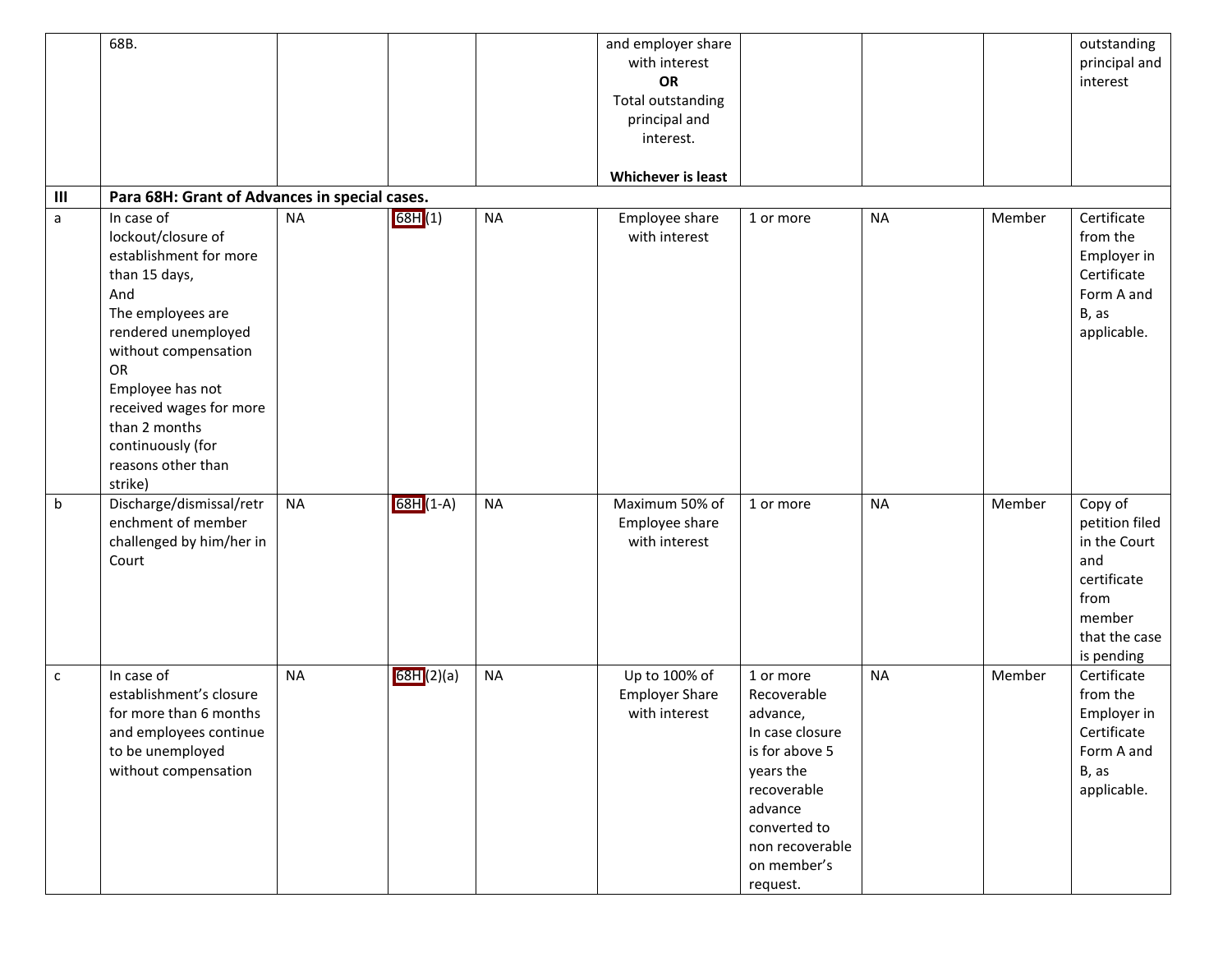| $\mathsf{IV}$ | Para 68J: Advance from the fund for illness in certain cases.                              |           |        |                                                                                      |                                                                                                                                                |         |                                                      |        |                                                                                                                    |
|---------------|--------------------------------------------------------------------------------------------|-----------|--------|--------------------------------------------------------------------------------------|------------------------------------------------------------------------------------------------------------------------------------------------|---------|------------------------------------------------------|--------|--------------------------------------------------------------------------------------------------------------------|
| a             | For his/her own<br>treatment                                                               | <b>NA</b> | 68J(1) | <b>NA</b>                                                                            | 6 month's basic<br>wages and DA<br><b>OR</b><br><b>Employee Share</b><br>with interest<br>Whichever is least                                   | 1(one)  | <b>NA</b>                                            | Member | Certificate C<br>signed by<br>Employer<br>and Doctor.                                                              |
| b             | For treatment of family                                                                    | <b>NA</b> | 68J(3) | <b>NA</b>                                                                            | 6 month's basic<br>wages and DA<br>OR<br><b>Employee Share</b><br>with interest<br>Whichever is least                                          | 1(one)  | <b>NA</b>                                            | Member | Certificate C<br>signed by<br>Employer<br>and Doctor.                                                              |
| V             | Para 68K: Advance from the fund for marriages or post matriculation education of children. |           |        |                                                                                      |                                                                                                                                                |         |                                                      |        |                                                                                                                    |
| a             | For marriage of<br>self/daughter/son/<br>brother/sister                                    | <b>NA</b> | 68K(1) | 7 years                                                                              | 50% of Employee<br>share with interest                                                                                                         | 1(one)  | 3 (THREE                                             | Member | <b>Members</b><br>declaration<br>in the Form<br>31                                                                 |
| b             | For post matriculation<br>education of<br>son/daughter                                     | <b>NA</b> |        |                                                                                      |                                                                                                                                                |         | TIMES)                                               |        | A certificate<br>regarding<br>course of<br>study and<br>estimated<br>expenditure<br>from Head<br>Of<br>Institution |
| VI            | Para 68 N: Grant of advance to members who are physically handicapped                      |           |        |                                                                                      |                                                                                                                                                |         |                                                      |        |                                                                                                                    |
|               | For purchasing<br>equipment for<br>minimizing hardship on<br>account of handicap           | <b>NA</b> |        |                                                                                      | 6 month's basic<br>wages and DA<br><b>OR</b><br><b>Employee Share</b><br>with interest<br>OR<br>Cost of equipment<br><b>Whichever is least</b> | 1(One)  | No Second<br>advance before<br>3 years from<br>first | Member | Certificate in<br>Certificate F<br>from Doctor                                                                     |
| VII           | Para 68NN: Withdrawal within one year before retirement.                                   |           |        |                                                                                      |                                                                                                                                                |         |                                                      |        |                                                                                                                    |
|               | Partial withdrawal<br>before retirement                                                    | <b>NA</b> | 68NN   | After 54 years<br>of age and<br>within one year<br>of retirement/<br>superannuation, | 90% of amount in<br>PF of the member                                                                                                           | 1 (one) | <b>NA</b>                                            | Member |                                                                                                                    |